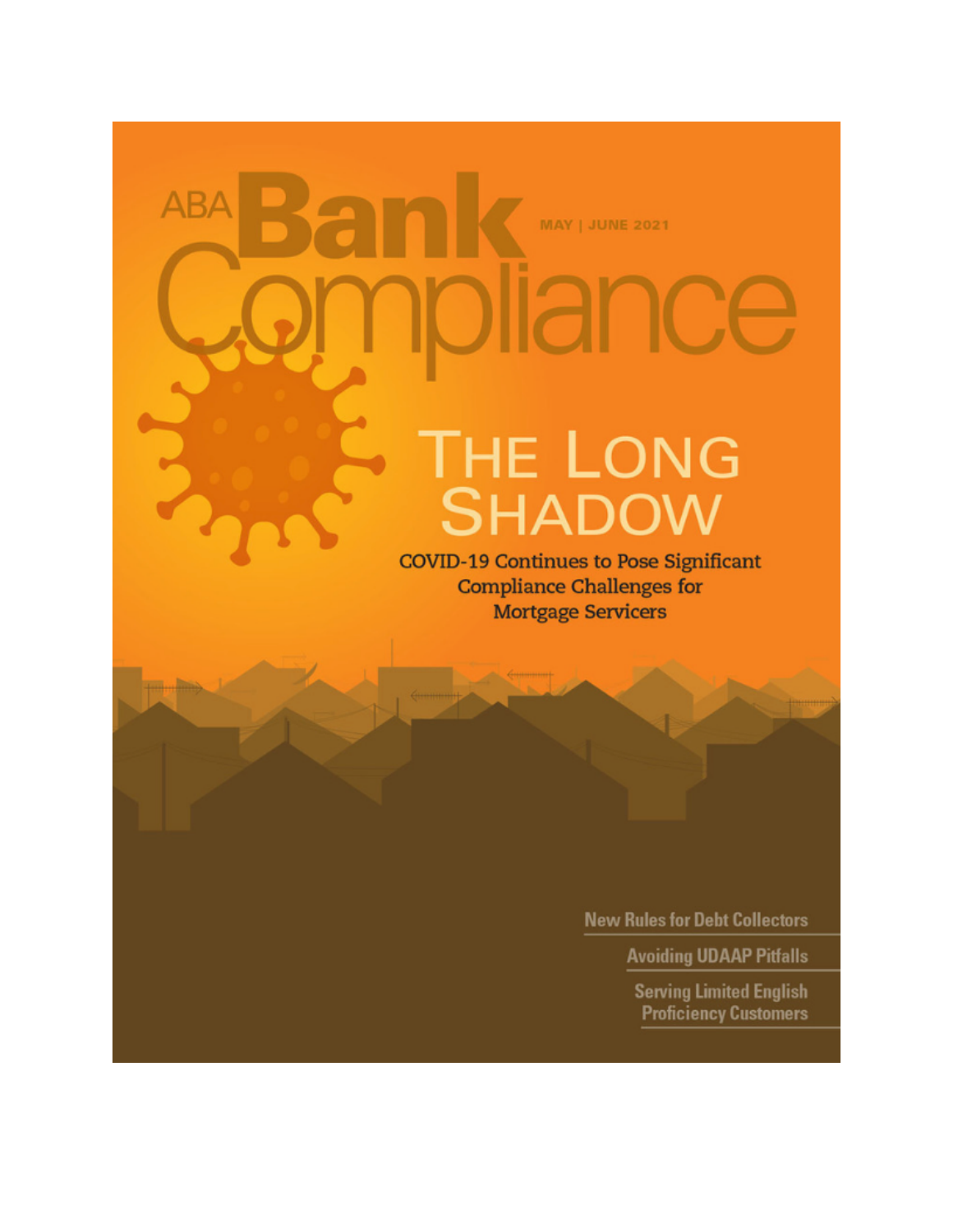**CRA** 

## CRA Checkpoint: Where We Are on the Journey to CRA Modernization

BY BRIAN WATERS

LOT HAS HAPPENED since the Treasury issued its memo calling for Community Reinvestment Act (CRA) modernization in August 2018. The Office of the Comptroller of the Currency (OCC) has led the charge to reform CRA in a way that accommodates the current banking environment while providing more consistency and transparency in the examination process. They elected to go solo in their efforts, culminating in a final rule for CRA modernization effective October 1, 2020, with mandatory compliance dates through 2024.

During this same time period, the Comptroller of the OCC has changed twice, with Joseph Otting leaving the agency the day after issuing the CRA modernization final rule. Consumer groups have filed a lawsuit to challenge the new OCC final rule and Congress has issued a resolution calling for its repeal. During all this, we continue to adjust to serving our communities and their ever-changing needs during an ongoing global pandemic.

As the journey to modernize CRA continues, where do we find ourselves now? What developments have happened over the last year? Now's the time for a quick check of new guidance, proposed rules and other key developments in CRA modernization.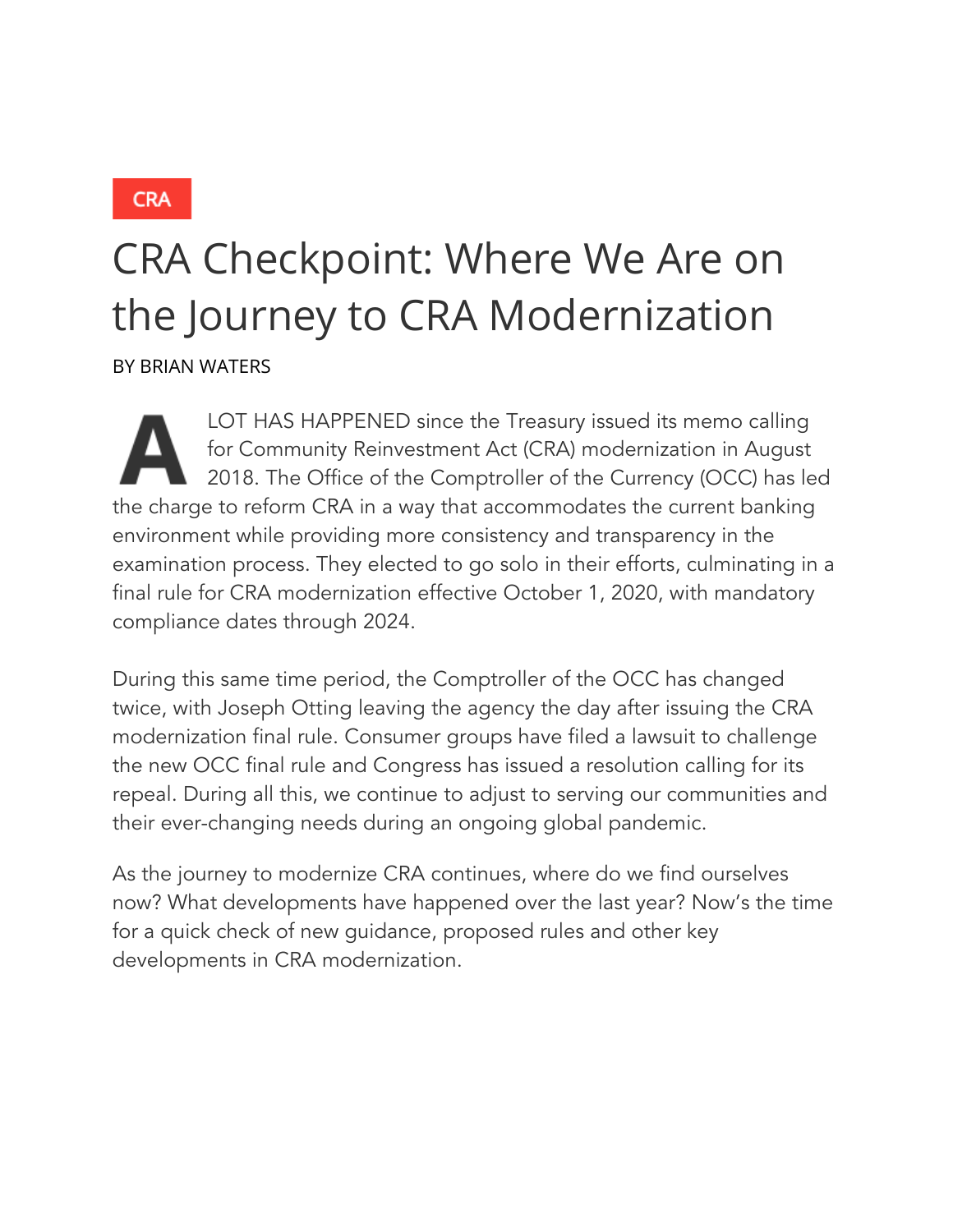### **How's It Going With the OCC?**

The OCC's final rule for CRA modernization was effective October 1, 2020, with a transitional period through January 1, 2023, or January 1, 2024, depending on a bank's CRA designation. While banks acclimate to the new way of doing CRA, the OCC has not simply sat on the sidelines as things unfold.

First, on October 1, 2020, the OCC issued several resources to assist banks with implementing the new rule. These resources included the first version of their non-exhaustive, illustrative list of qualifying activities for CRA. This list is broken into several categories that align with the criteria for qualifying activities outlined in the new rule and provides 19 pages of examples for banks to reference. At the same time, the OCC also provided a new form and instructions for any interested party, including banks, to utilize if they would like to submit a specific activity not currently included on the illustrative list to the OCC for determination of the activity's alignment with CRA. Finally, the OCC also provided a small bank compliance guide to assist those banks with transitioning to the new rule.

On November 9, 2020, the OCC issued another guidance document titled "Key Provisions of the June 2020 CRA Rule and Frequently Asked Questions" (FAQs) to support all banks during the transition to the new rule. As expected with any significant rule change, especially one with an extended transition period, banks were wondering which set of rules to follow as they compiled loan data, qualified activities, and prepared for their next CRA examination. This new guidance answered many of the most common questions about what banks can expect during the transition period and thereafter. For example:

• Retail lending activities conducted after October 1, 2020, through the transition period will be evaluated under the 1995 rule, with banks having the option to consider retail loans under the 2020 rule as "other loan data" or "other lending-related activities."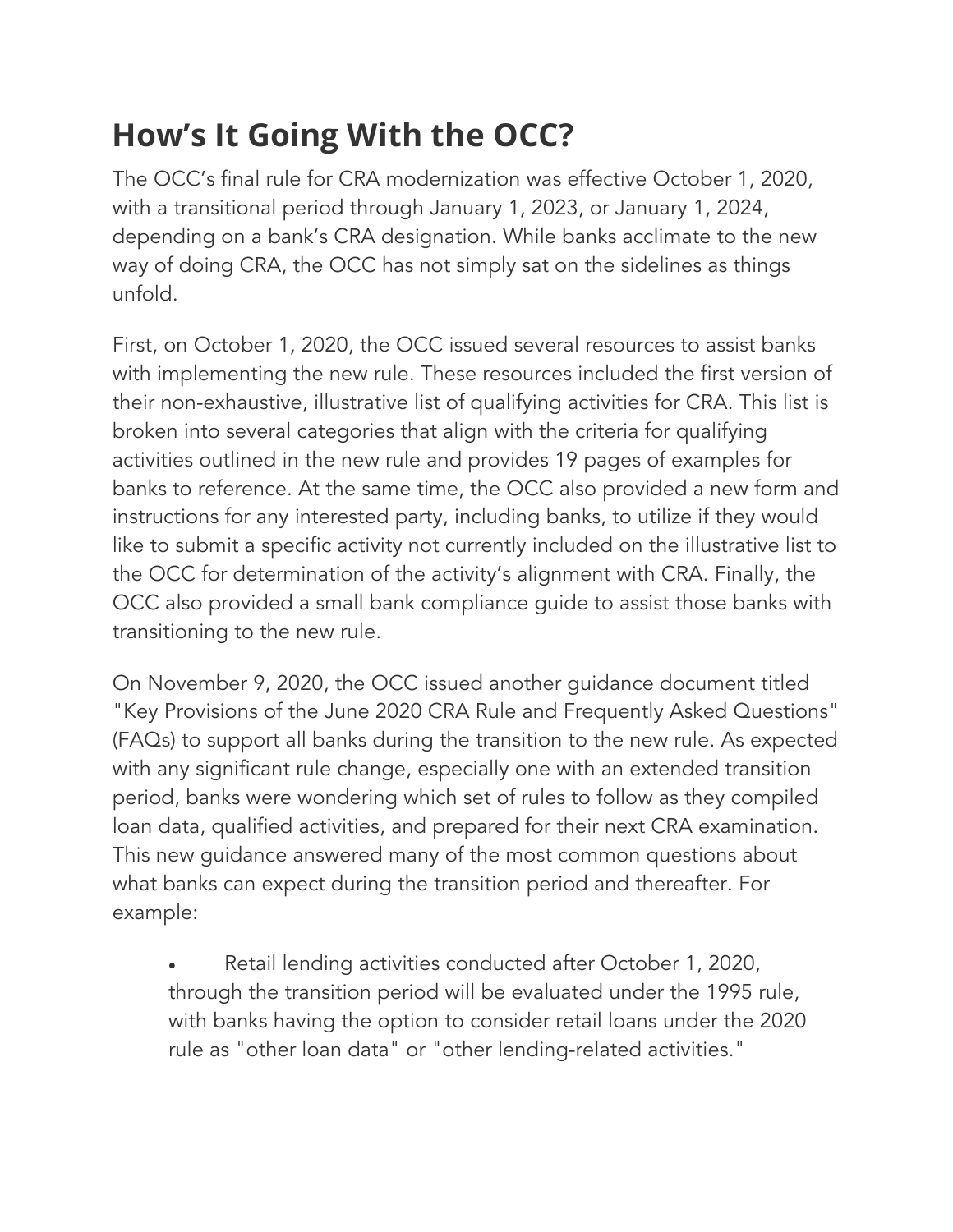Examiners will consider all community development (CD) activities conducted on or after October 1, 2020, under the 2020 rule and if there are any gaps, will consider activities under the 1995 rule as well.

• Banks can receive partial credit for CD activities as outlined in the 2020 rule for qualifying activities that occur on or after October 1, 2020.

• Examiners will use the 1995 rule's large bank examination procedures to evaluate activities conducted by banks subject to the new General Performance Standards through January 1, 2023.

• Banks subject to the General Performance Standards should continue to collect and report small business loans, small farm loans, and CD loan data under the 1995 rule through 2022.

Shortly thereafter, on November 24, 2020, the OCC issued a new notice of proposed rulemaking regarding CRA evaluation measure benchmarks, retail lending distribution test thresholds, and community development minimums that will be utilized for assessing CRA performance under the General Performance Standards of the new rule. While these key CRA evaluation measures were discussed in great detail in the OCC's proposed rule for CRA modernization, when the final rule was issued in 2020, we were all surprised to find these new measurements omitted. The OCC noted that they needed more time to review and accumulate data regarding how to develop and calibrate these new measures.

This new notice of proposed rulemaking outlined the methodology and various approaches the OCC considered in developing the new CRA evaluation measures. The OCC's goal is to provide objectivity and transparency for banks evaluated under the General Performance Standards. To that end, the agency focused on ensuring that the new measures were appropriately calibrated to past examination ratings and can be used for evaluating banks of varying asset sizes and business models in the future. It also introduced the need for a new "Information Collection Survey" to gather data from banks to assist with the development of the new measures. Finally,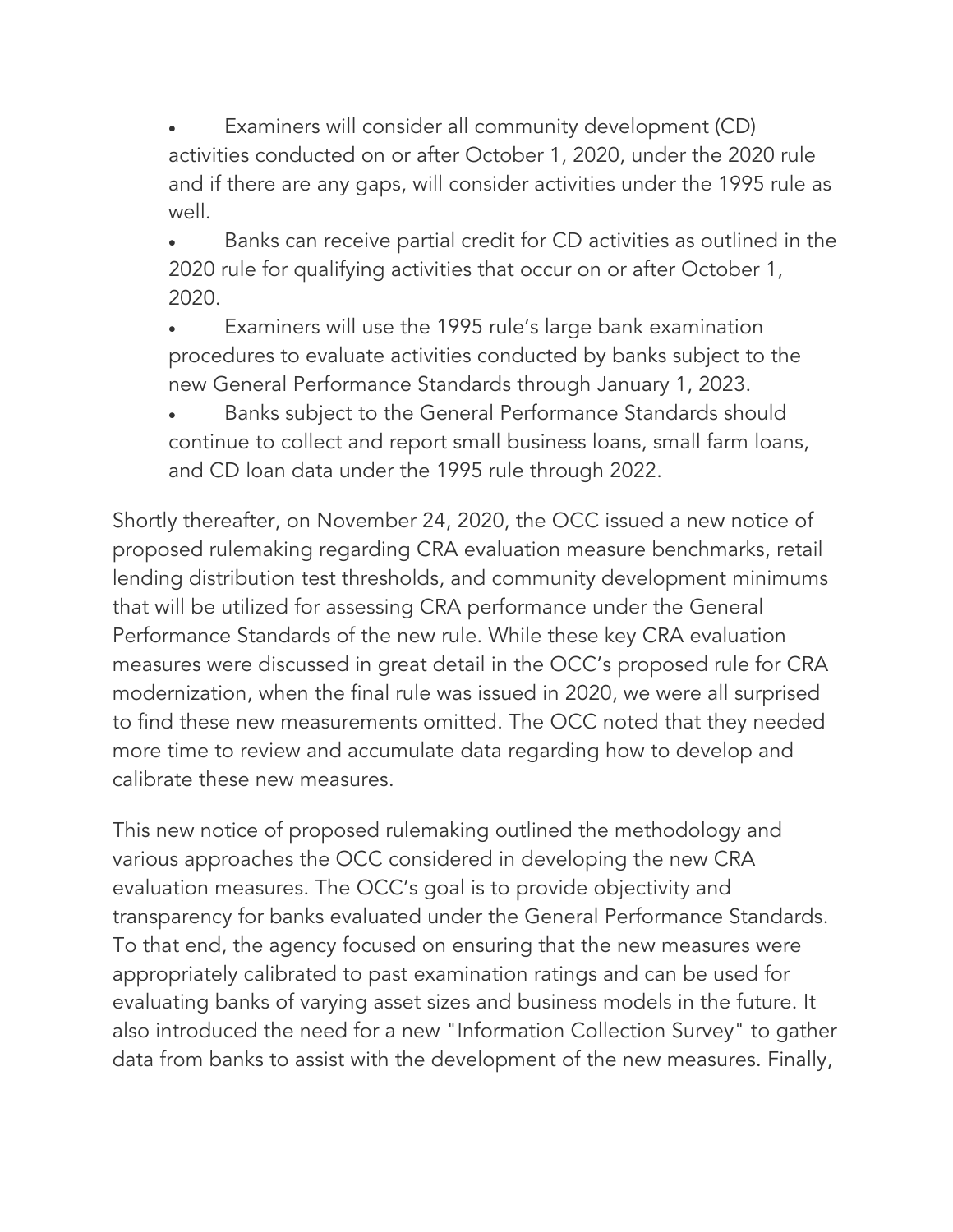it included technical corrections and clarifications and outlined how the OCC would assess significant declines in CRA activity levels between examinations.



On December 15, 2020, the OCC published its request for information in the *Federal Register* under the Information Collection Survey. This Survey requested that banks provide numerous data points about branch distribution, retail domestic deposit data, assessment areas, quantified dollar values of CRA activities, retail loan applications and originations, and more. While this all seems very familiar as the data that banks will need to provide starting January 1, 2023, the OCC's request asked for this data in the 2020 new rule format retroactively for January 1, 2017 through December 31, 2019. While this request for information provided a comment period, it also stipulated that banks provide the three years of data by May 31, 2021, or send explanations as to why any requested data points were not being provided by the bank. Ultimately, the OCC stepped back from requiring banks to provide this data by May 31, 2021, stating instead that they would consider comments received before finalizing next steps on the Information Collection Survey.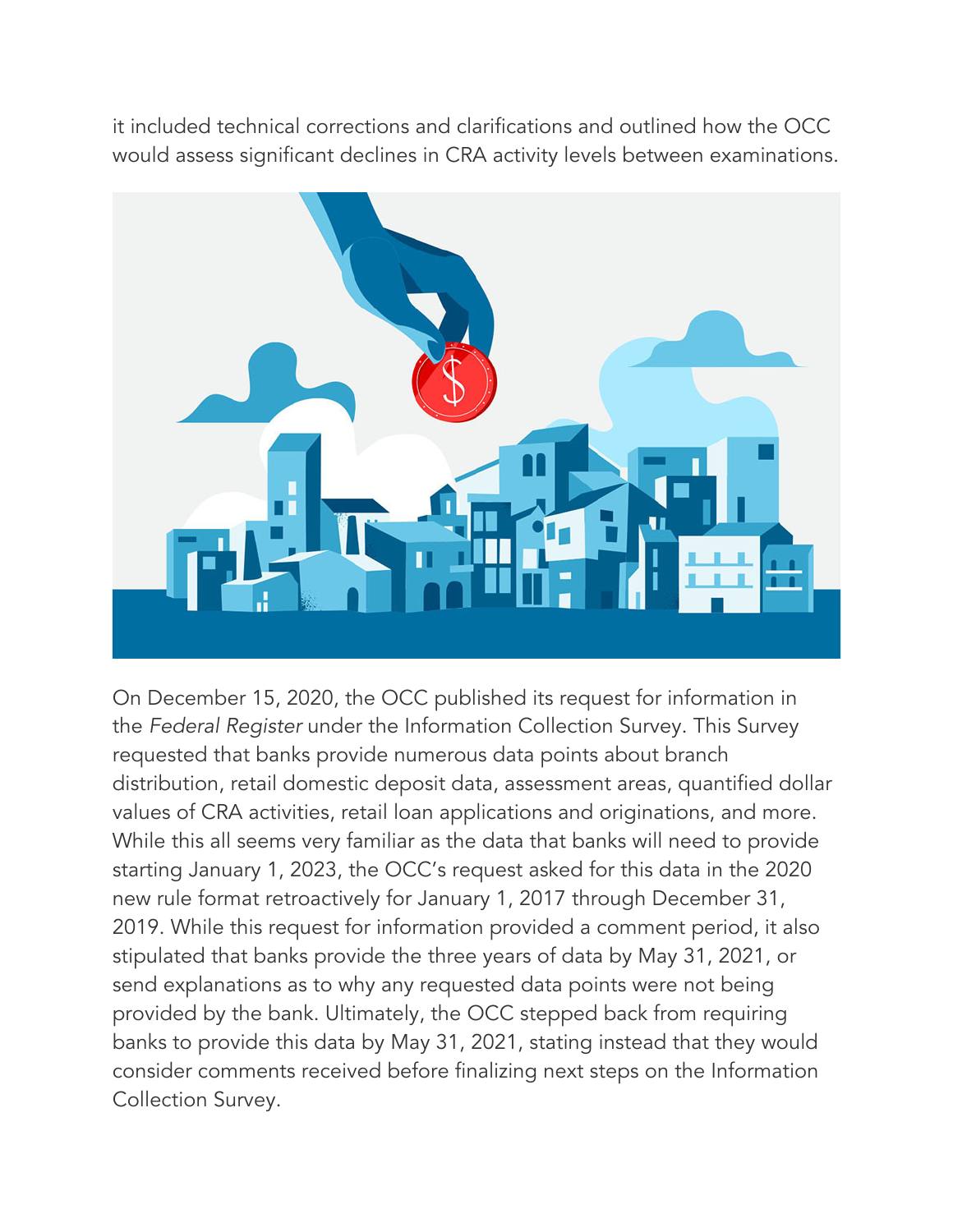Lastly, on January 29, 2021, the OCC issue a trio of new resources under the final rule. The first was a comprehensive listing of all OCC-regulated banks including their CRA bank determination under the new rule. The second was the bank industry compensation value for quantifying bank service activity between October 1, 2020 and December 31, 2021, setting the hourly compensation for bank service during this period at \$39.03 rounded to the nearest dollar. The third was the OCC's own list of distressed and underserved geographies, expanding those geographies to metropolitan areas and including a new underserved designation for banking deserts as outlined in the final rule.

#### **The Federal Reserve Dives In**

In the midst of the many issuances, clarifications, and proposed rules from the OCC to update, correct and finalize portions of its CRA modernization framework, on October 19, 2020, the Federal Reserve Board published its own Advanced Notice of Proposed Rulemaking (ANPR) for CRA modernization in the *Federal Register*. While the Federal Reserve has continued to support the overall need for CRA modernization, this ANPR is the agency's first official regulatory proposal on the topic. Comments were accepted on the proposal through February 16, 2021, utilizing a list of 99 questions included in the ANPR.

The Federal Reserve is focused on more effectively meeting the needs of low- and moderate-income (LMI) communities and addressing inequities in credit access, adhering to the foundational principles of CRA. Much like the OCC, the Federal Reserve's ANPR calls for increased clarity, consistency, and transparency in supervisory expectations, activity eligibility, and CRA supervision. Its stated goals include promoting community engagement, strengthening special treatment for Minority Depository Institutions, and recognizing the mutually reinforcing relationship of CRA and fair lending.

#### The need for modernizing CRA is not questioned, but determining the right approach is still up for debate.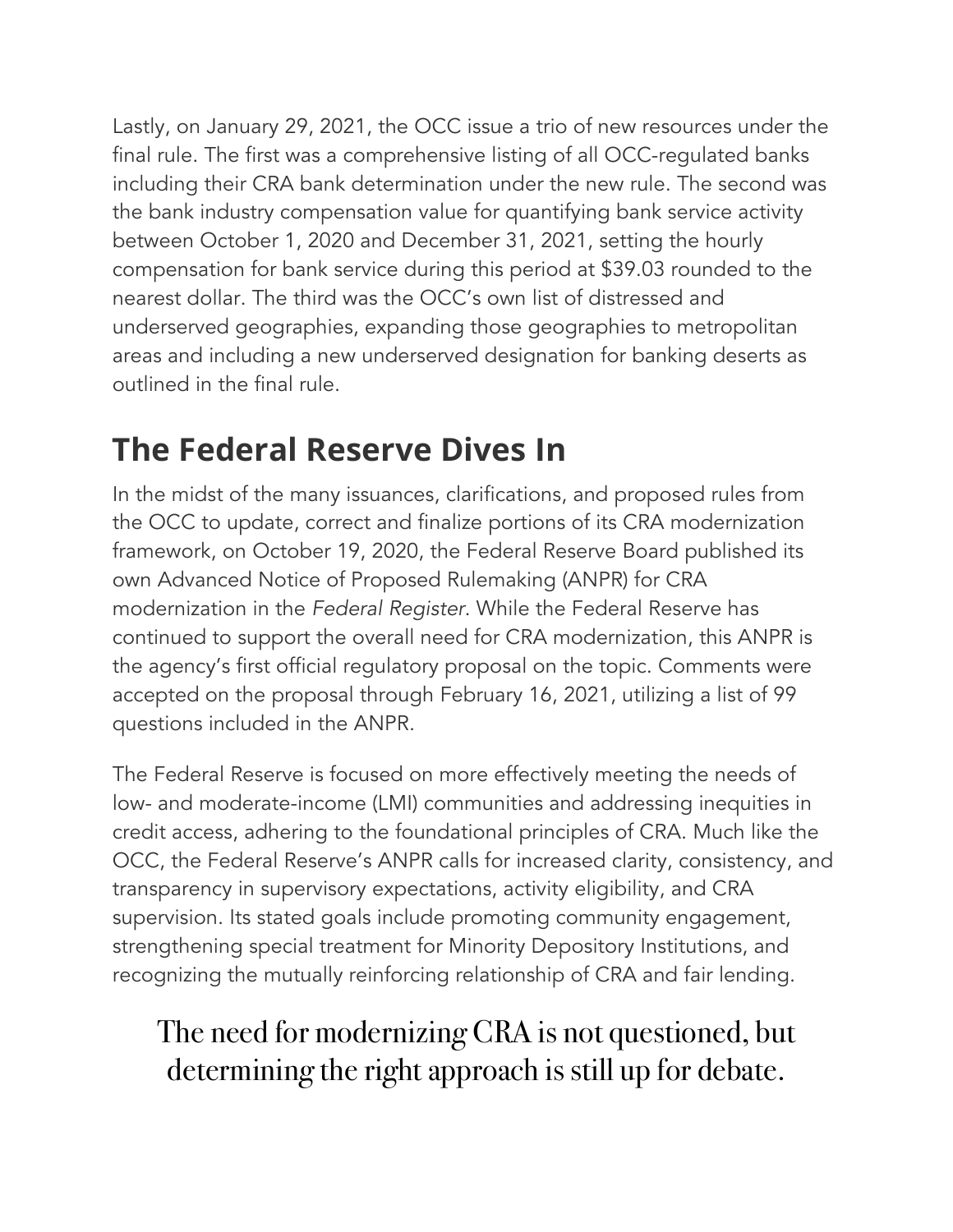Within the ANPR, the Federal Reserve seeks to align CRA with the way that banks operate, and the way consumers engage with banks, today. As such, the agency outlines its plans for updating CRA assessment areas. It recommits to the need for physical presence assessment areas based on bank facility locations, while also outlining ideas for new deposit-based or lending-based assessment areas. It introduces the idea of creating a new definition for "Internet Bank" and allowing these banks, which usually operate nationally from a single location, to have a nationwide assessment area.

The ANPR introduces a new CRA evaluation framework that builds off the historical three-prong approach but streamlines that approach into two tests—retail and community development, each with two subtests. Large banks would be subject to all tests while small banks would be subject to the retail lending test. The intermediate bank designation would be eliminated, and the Federal Reserve is considering whether to set the threshold for a "small bank" designation to an asset threshold of \$750 million or \$1 billion. Wholesale and Limited Purpose banks would be subject to the community development test, much as they are today.

Within these new tests, the Federal Reserve will utilize a blend of metricsbased and qualitative assessments to evaluate CRA performance. Under the retail test, the retail lending subtest will utilize a metrics-based approach to determine how well a bank is serving its LMI census tracts, LMI borrowers, small businesses, and small farms. It introduces a new "retail lending screen" that would be used to determine whether a bank should be eligible for a metrics-based evaluation and a presumed "satisfactory" rating or should be evaluated utilizing examiner discretion due to low levels of retail lending. Lending activity would be evaluated in each assessment area for each major product line measured against market benchmarks provided on a new dashboard by the Federal Reserve. The retail services subtest will use a predominately qualitative approach to evaluate the bank's delivery systems such as branches, branch services, etc. and deposit products including those which are responsive to the needs of LMI communities and consumers.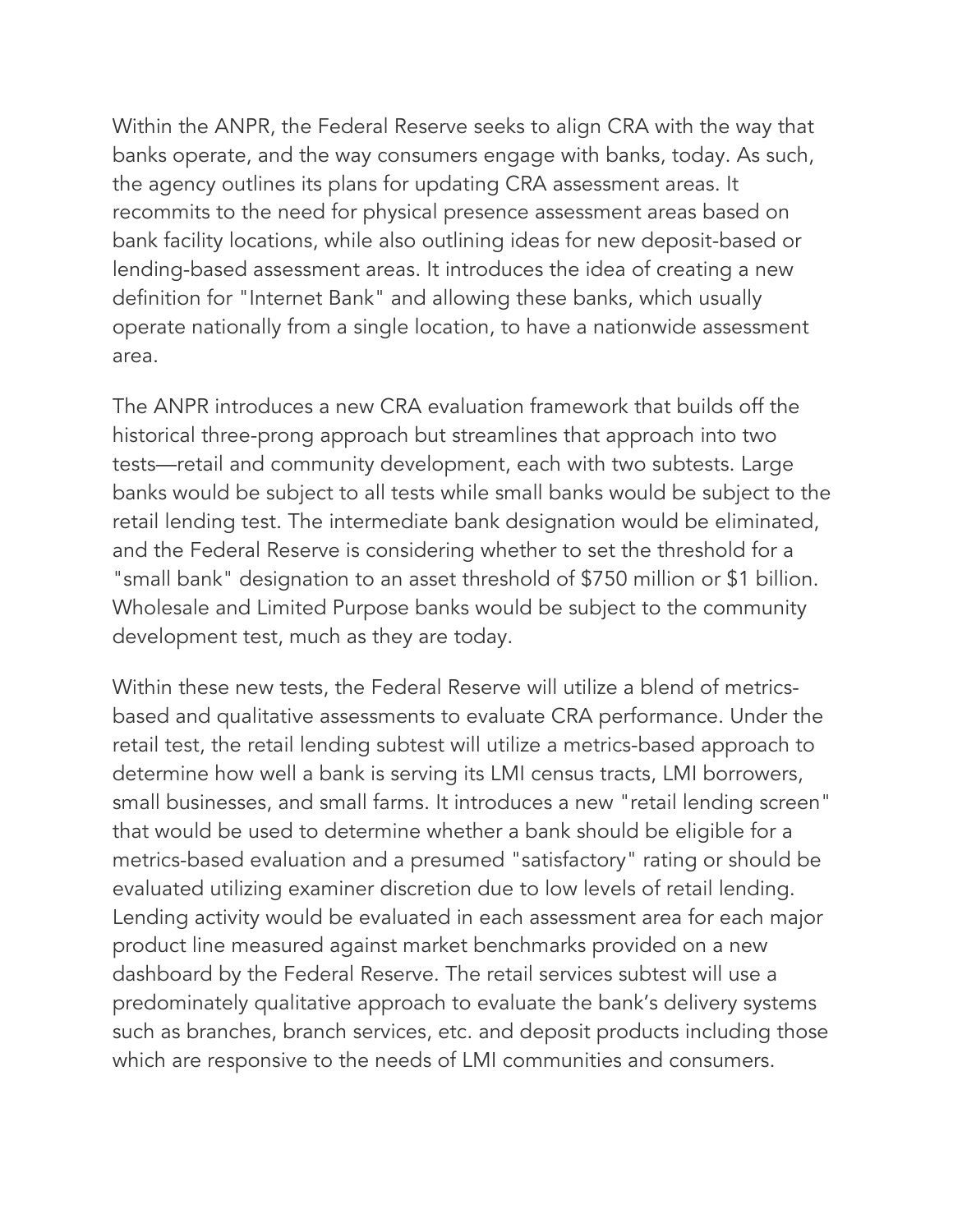Under the community development test, the community development financing subtest will evaluate a bank's record of making loans and investments and will consider both new loans and investments made as well as prior period loans and investments still reported on the bank's balance sheet. The value of these activities will be assessed utilizing a new CD financing metric for each assessment area calculated as the ratio of the bank's CD financing divided by the bank's deposits in the assessment area. The bank's activities will be compared to a standard local or national benchmark tailored to the assessment area. The Federal Reserve is considering utilizing "impact scores" to further demonstrate bank responsiveness to local needs. Bank volunteer service will be evaluated under the community development services subtest and will be reviewed qualitatively, with potential expansion of eligibility for activities serving rural markets.

In general, activities will continue to be categorized under the historical CRA definitions of affordable housing, economic development, community services, and revitalization/stabilization, with some additional clarifications and revisions to these criteria. Increased focus is placed on support for Minority Depository Institutions, women-owned depository institutions, lowincome credit unions, and Treasury-certified Community Development Financial Institutions, with the Federal Reserve proposing automatic credit for activities supporting the latter. The Federal Reserve is also considering providing an illustrative list of CRA qualifying activities, increased support for activities in "Indian country," and designating areas of need such as CRA deserts and banking deserts.

#### **What About the FDIC?**

While the FDIC initially signed on to the OCC's proposed rule for CRA modernization, in March 2020, the FDIC withdrew from this proposed rule, citing its commitment to focus on the immediate needs stemming from the pandemic. Since that time, the FDIC has remained mostly silent on any formal plans for CRA modernization, with FDIC Chairman McWilliams publicly reiterating the need for an interagency approach for CRA modernization.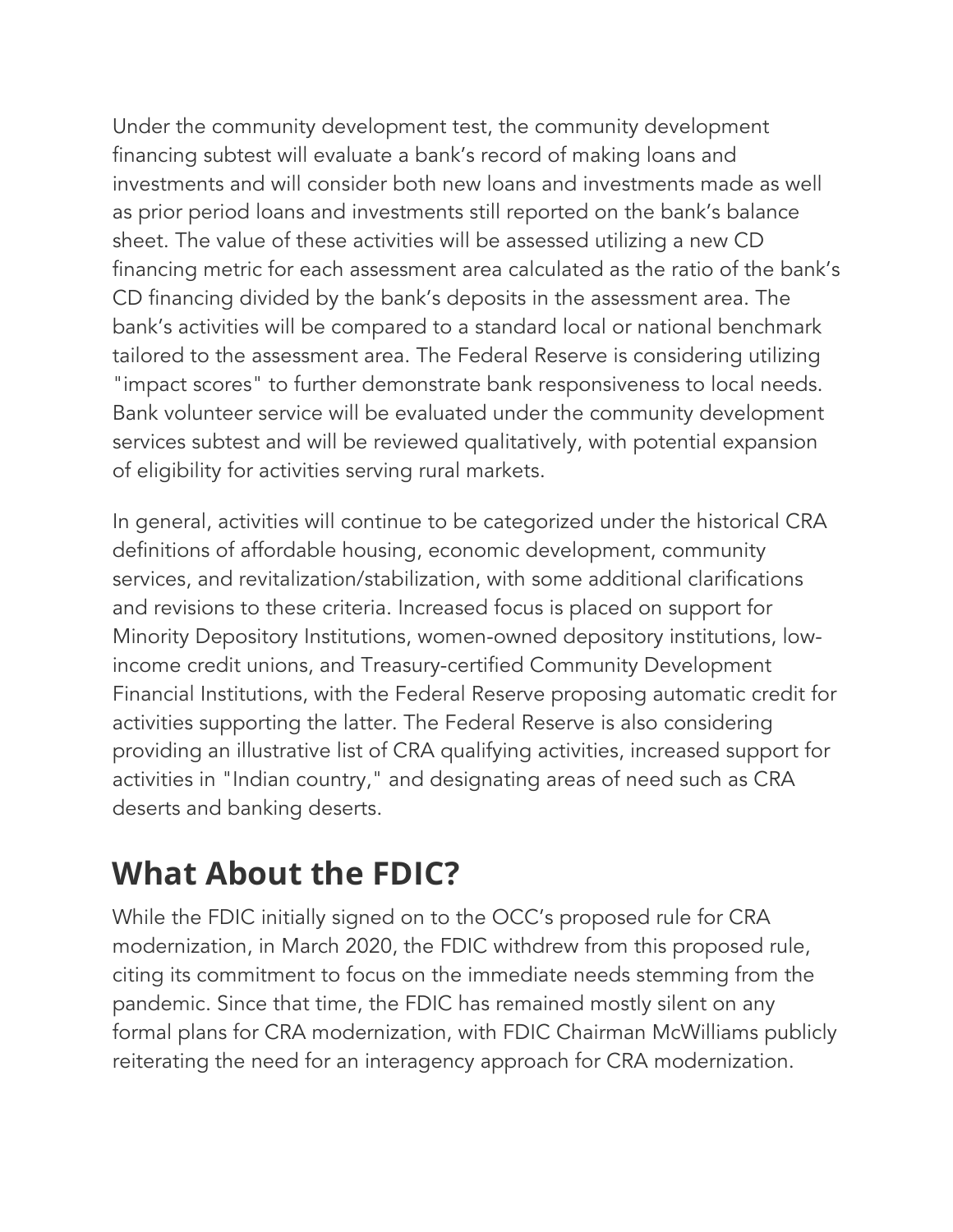#### **Where Does That Leave Us?**

Within the banking industry, the general attitude is that within the coming months, we are likely to see a pause, rewrite or potentially full repeal of the OCC's final rule in its current form. The staggered rollout of the OCC's final rule, the extended transition period, and the overall general pushback to its expansive changes has led most CRA experts to believe that major revisions will come before the final rule ever fully takes hold. Given the Federal Reserve's proposal, which differs substantially from the OCC's methodology, and the FDIC's ongoing call for interagency collaboration, we all believe that CRA modernization is very much evolving. Unfortunately, while these efforts continue to playout, OCC-regulated banks must proceed with implementation and transition plans for adhering with the new rule until told otherwise.

Keep in mind, even if the OCC's final rule is repealed or rewritten, many of the concepts contained within it and the Federal Reserve's proposal are likely to carry forward into new proposals. The need for modernizing CRA is not questioned, but determining the right approach is still up for debate. Without a doubt, there are few banking professionals who would say that the 1995 CRA rule still effectively meets consumer and community needs in 2021 and beyond.

Over the coming months, the hope is that the three regulatory agencies will realign their approach for CRA evaluation to allow equitable comparison of bank performance across all institutions. As always, we'll track each new CRA modernization update and share key developments as the journey unfolds.